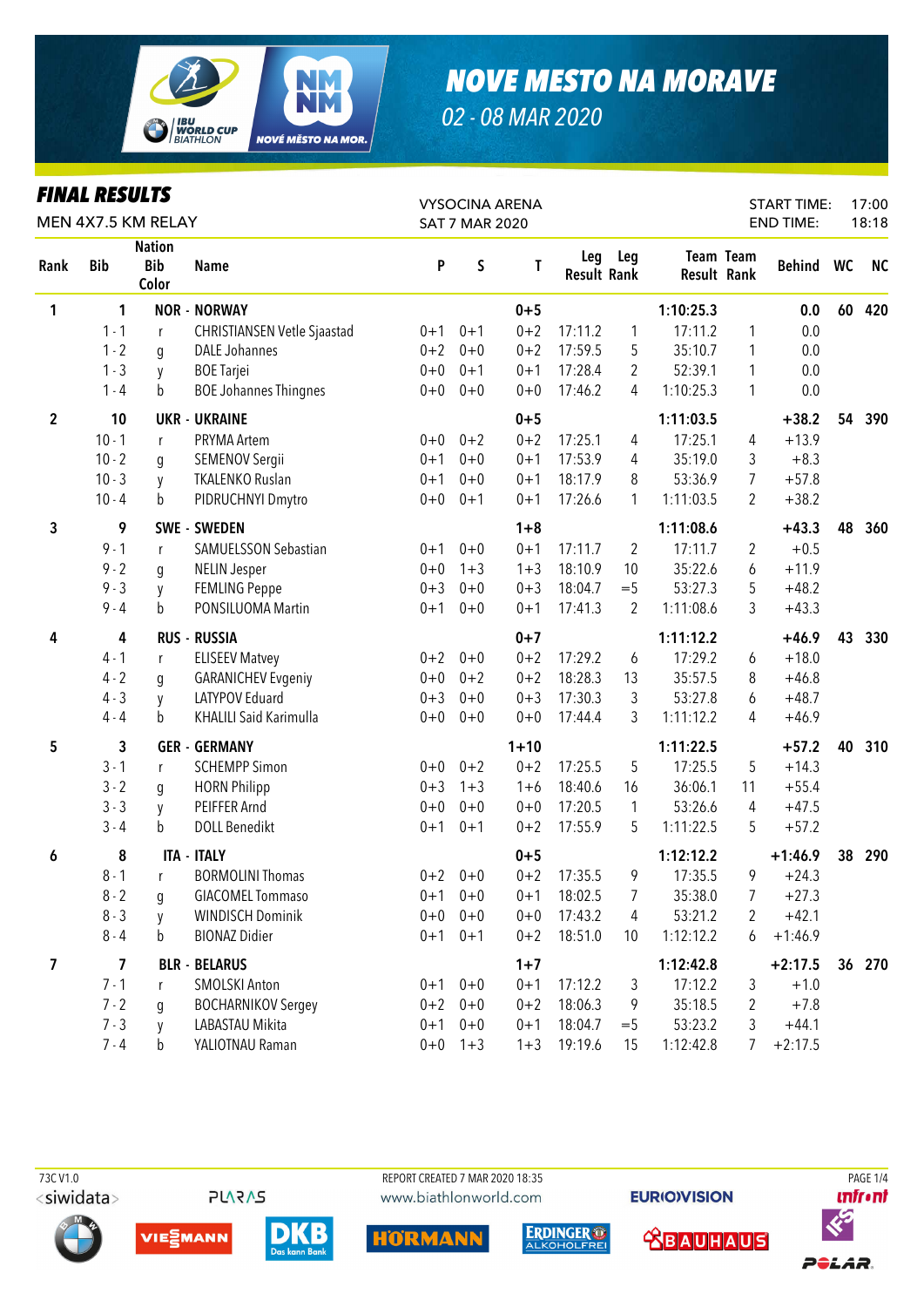

*02 - 08 MAR 2020*

| <b>FINAL RESULTS</b><br>MEN 4X7.5 KM RELAY |            |                                      |                           | <b>VYSOCINA ARENA</b><br><b>SAT 7 MAR 2020</b> |             |          |                           |                | <b>START TIME:</b><br><b>END TIME:</b> |           | 17:00<br>18:18 |                 |           |
|--------------------------------------------|------------|--------------------------------------|---------------------------|------------------------------------------------|-------------|----------|---------------------------|----------------|----------------------------------------|-----------|----------------|-----------------|-----------|
| Rank                                       | <b>Bib</b> | <b>Nation</b><br><b>Bib</b><br>Color | <b>Name</b>               | P                                              | S           | T        | Leg<br><b>Result Rank</b> | Leg            | <b>Result Rank</b>                     | Team Team | Behind WC      |                 | <b>NC</b> |
| 8                                          | 5          |                                      | SLO - SLOVENIA            |                                                |             | $0 + 7$  |                           |                | 1:13:19.1                              |           | $+2:53.8$      | 34              | 250       |
|                                            | $5 - 1$    | r                                    | DOVZAN Miha               |                                                | $0+2$ 0+0   | $0 + 2$  | 18:24.8                   | 21             | 18:24.8                                | 21        | $+1:13.6$      |                 |           |
|                                            | $5 - 2$    | g                                    | <b>FAK Jakov</b>          | $0 + 0$                                        | $0 + 2$     | $0 + 2$  | 17:45.2                   | $\overline{2}$ | 36:10.0                                | 12        | $+59.3$        |                 |           |
|                                            | $5 - 3$    | y                                    | <b>BAUER Klemen</b>       | $0 + 3$                                        | $0 + 0$     | $0 + 3$  | 18:09.6                   | $\overline{7}$ | 54:19.6                                | 8         | $+1:40.5$      |                 |           |
|                                            | $5 - 4$    | b                                    | <b>CISAR Alex</b>         | $0+0$                                          | $0 + 0$     | $0 + 0$  | 18:59.5                   | 12             | 1:13:19.1                              | 8         | $+2:53.8$      |                 |           |
| 9                                          | 13         |                                      | <b>SUI - SWITZERLAND</b>  |                                                |             | $0+6$    |                           |                | 1:13:25.7                              |           | $+3:00.4$      | 32 <sub>2</sub> | 230       |
|                                            | $13 - 1$   | r                                    | <b>STALDER Sebastian</b>  | $0+0$                                          | $0 + 0$     | $0 + 0$  | 17:52.7                   | 12             | 17:52.7                                | 12        | $+41.5$        |                 |           |
|                                            | $13 - 2$   | g                                    | FINELLO Jeremy            | $0 + 1$                                        | $0+0$       | $0 + 1$  | 18:05.0                   | 8              | 35:57.7                                | 9         | $+47.0$        |                 |           |
|                                            | $13 - 3$   | y                                    | <b>DOLDER Mario</b>       | $0 + 2$                                        | $0 + 0$     | $0 + 2$  | 18:39.1                   | 11             | 54:36.8                                | 9         | $+1:57.7$      |                 |           |
|                                            | $13 - 4$   | b                                    | <b>WIESTNER Serafin</b>   | $0 + 1$                                        | $0 + 2$     | $0 + 3$  | 18:48.9                   | 9              | 1:13:25.7                              | 9         | $+3:00.4$      |                 |           |
| 10                                         | 6          |                                      | <b>AUT - AUSTRIA</b>      |                                                |             | $0 + 10$ |                           |                | 1:13:34.4                              |           | $+3:09.1$      | 31              | 220       |
|                                            | $6 - 1$    | $\mathsf{r}$                         | <b>KOMATZ David</b>       | $0 + 2$                                        | $0 + 1$     | $0 + 3$  | 18:09.5                   | 20             | 18:09.5                                | 20        | $+58.3$        |                 |           |
|                                            | $6 - 2$    | g                                    | <b>EDER Simon</b>         | $0 + 2$                                        | $0+0$       | $0 + 2$  | 18:23.7                   | 12             | 36:33.2                                | 15        | $+1:22.5$      |                 |           |
|                                            | $6 - 3$    | y                                    | LANDERTINGER Dominik      | $0 + 1$                                        | $0 + 1$     | $0 + 2$  | 18:18.7                   | 9              | 54:51.9                                | 10        | $+2:12.8$      |                 |           |
|                                            | $6 - 4$    | b                                    | <b>LEITNER Felix</b>      | $0 + 2$                                        | $0 + 1$     | $0 + 3$  | 18:42.5                   | 8              | 1:13:34.4                              | 10        | $+3:09.1$      |                 |           |
| 11                                         | 14         |                                      | USA - USA                 |                                                |             | $0 + 5$  |                           |                | 1:13:53.0                              |           | $+3:27.7$      | 30              | 210       |
|                                            | $14 - 1$   | r                                    | NORDGREN Leif             | $0 + 1$                                        | $0 + 0$     | $0 + 1$  | 18:04.3                   | $=17$          | 18:04.3                                | 18        | $+53.1$        |                 |           |
|                                            | $14 - 2$   | g                                    | <b>DOHERTY Sean</b>       | $0 + 0$                                        | $0 + 1$     | $0 + 1$  | 18:01.5                   | 6              | 36:05.8                                | 10        | $+55.1$        |                 |           |
|                                            | $14 - 3$   | y                                    | <b>SCHOMMER Paul</b>      | $0 + 2$                                        | $0 + 0$     | $0 + 2$  | 18:56.1                   | 14             | 55:01.9                                | 13        | $+2:22.8$      |                 |           |
|                                            | $14 - 4$   | b                                    | <b>BROWN Jake</b>         | $0 + 1$                                        | $0 + 0$     | $0 + 1$  | 18:51.1                   | 11             | 1:13:53.0                              | 11        | $+3:27.7$      |                 |           |
| 12                                         | 11         | <b>CZE</b>                           | - CZECH REPUBLIC          |                                                |             | $4 + 10$ |                           |                | 1:14:04.4                              |           | $+3:39.1$      | 29              | 200       |
|                                            | $11 - 1$   | r                                    | <b>SLESINGR Michal</b>    | $0 + 1$                                        | $0 + 0$     | $0 + 1$  | 17:35.0                   | $=7$           | 17:35.0                                | $=7$      | $+23.8$        |                 |           |
|                                            | $11 - 2$   | g                                    | MORAVEC Ondrej            | $0 + 1$                                        | $0 + 0$     | $0 + 1$  | 17:45.1                   | $\mathbf{1}$   | 35:20.1                                | 4         | $+9.4$         |                 |           |
|                                            | $11 - 3$   | y                                    | STVRTECKY Jakub           | $0 + 1$                                        | $3 + 3$     | $3 + 4$  | 19:35.5                   | 18             | 54:55.6                                | 11        | $+2:16.5$      |                 |           |
|                                            | $11 - 4$   | b                                    | <b>KRCMAR Michal</b>      | $1 + 3$                                        | $0 + 1$     | $1 + 4$  | 19:08.8                   | 14             | 1:14:04.4                              | 12        | $+3:39.1$      |                 |           |
| 13                                         | 15         |                                      | <b>BUL - BULGARIA</b>     |                                                |             | $1 + 8$  |                           |                | 1:14:08.0                              |           | $+3:42.7$      | 28              | 190       |
|                                            | $15 - 1$   | r                                    | <b>GERDZHIKOV Dimitar</b> |                                                | $0+0$ $0+1$ | $0 + 1$  | 17:53.8                   | 13             | 17:53.8                                | 13        | $+42.6$        |                 |           |
|                                            | $15 - 2$   | g                                    | <b>ANEV Krasimir</b>      |                                                | $0+1$ $0+2$ | $0 + 3$  | 18:43.6                   | 17             | 36:37.4                                | 17        | $+1:26.7$      |                 |           |
|                                            | $15 - 3$   | y                                    | <b>SINAPOV Anton</b>      | $0 + 0$                                        | $1 + 3$     | $1 + 3$  | 19:02.7                   | 16             | 55:40.1                                | 16        | $+3:01.0$      |                 |           |
|                                            | $15 - 4$   | b                                    | <b>ILIEV Vladimir</b>     | $0+0$                                          | $0 + 1$     | $0 + 1$  | 18:27.9                   | 6              | 1:14:08.0                              | 13        | $+3:42.7$      |                 |           |
| 14                                         | 12         |                                      | <b>CAN - CANADA</b>       |                                                |             | $1 + 12$ |                           |                | 1:14:09.0                              |           | $+3:43.7$      |                 | 27 180    |
|                                            | $12 - 1$   | r                                    | <b>BURNOTTE Jules</b>     | $0 + 1$                                        | $0 + 2$     | $0 + 3$  | 17:55.3                   | 14             | 17:55.3                                | 14        | $+44.1$        |                 |           |
|                                            | $12 - 2$   | g                                    | <b>GOW Scott</b>          |                                                | $0+0$ $0+3$ | $0 + 3$  | 18:21.4                   | 11             | 36:16.7                                | 13        | $+1:06.0$      |                 |           |
|                                            | $12 - 3$   | y                                    | RUNNALLS Adam             | $0 + 1$                                        | $0 + 1$     | $0 + 2$  | 18:50.2                   | 13             | 55:06.9                                | 14        | $+2:27.8$      |                 |           |
|                                            | $12 - 4$   | b                                    | <b>GOW Christian</b>      |                                                | $0+1$ 1+3   |          | $1+4$ 19:02.1             | 13             | 1:14:09.0                              | 14        | $+3:43.7$      |                 |           |

<siwidata>

**PLARAS** 

 73C V1.0 REPORT CREATED 7 MAR 2020 18:35 PAGE 2/4www.biathlonworld.com

**EURIOVISION** 













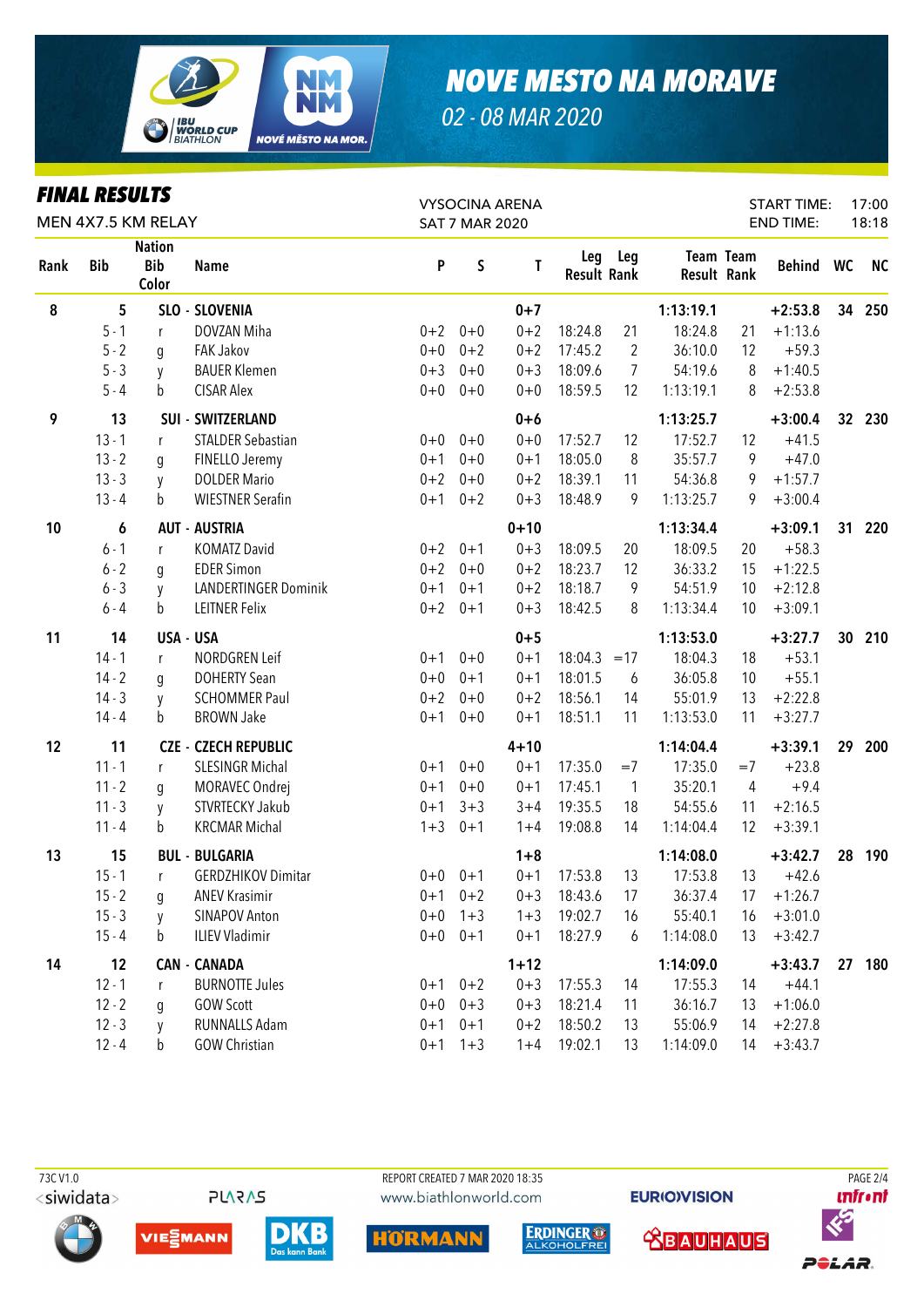

02 - 08 MAR 2020

| <b>FINAL RESULTS</b><br>MEN 4X7.5 KM RELAY |             |                                      |                               | <b>VYSOCINA ARENA</b><br><b>SAT 7 MAR 2020</b> |             |          |                           |       | <b>START TIME:</b><br><b>END TIME:</b> |                  | 17:00<br>18:18 |    |           |
|--------------------------------------------|-------------|--------------------------------------|-------------------------------|------------------------------------------------|-------------|----------|---------------------------|-------|----------------------------------------|------------------|----------------|----|-----------|
| Rank                                       | <b>Bib</b>  | <b>Nation</b><br><b>Bib</b><br>Color | <b>Name</b>                   | P                                              | S           | T        | Leg<br><b>Result Rank</b> | Leg   | <b>Result Rank</b>                     | <b>Team Team</b> | Behind WC      |    | <b>NC</b> |
| 15                                         | $\mathbf 2$ |                                      | <b>FRA - FRANCE</b>           |                                                |             | $1 + 12$ |                           |       | 1:15:12.4                              |                  | $+4:47.1$      | 26 | 170       |
|                                            | $2 - 1$     | r                                    | <b>GUIGONNAT Antonin</b>      | $0 + 3$                                        | $0 + 0$     | $0 + 3$  | 17:46.0                   | 11    | 17:46.0                                | 11               | $+34.8$        |    |           |
|                                            | $2 - 2$     | g                                    | JACQUELIN Emilien             | $0 + 2$                                        | $1 + 2$     | $1 + 4$  | 20:36.5                   | 26    | 38:22.5                                | 22               | $+3:11.8$      |    |           |
|                                            | $2 - 3$     | y                                    | <b>DESTHIEUX Simon</b>        | $0 + 0$                                        | $0 + 2$     | $0 + 2$  | 18:21.6                   | 10    | 56:44.1                                | 18               | $+4:05.0$      |    |           |
|                                            | $2 - 4$     | b                                    | <b>FILLON MAILLET Quentin</b> | $0 + 0$                                        | $0 + 3$     | $0 + 3$  | 18:28.3                   | 7     | 1:15:12.4                              | 15               | $+4:47.1$      |    |           |
| 16                                         | 17          |                                      | <b>EST - ESTONIA</b>          |                                                |             | $3 + 10$ |                           |       | 1:15:18.7                              |                  | $+4:53.4$      | 25 | 160       |
|                                            | $17 - 1$    | r                                    | ZAHKNA Rene                   | $0 + 0$                                        | $0 + 1$     | $0 + 1$  | 17:35.0                   | $=7$  | 17:35.0                                | $=7$             | $+23.8$        |    |           |
|                                            | $17 - 2$    | g                                    | <b>ERMITS Kalev</b>           | $0 + 1$                                        | $0 + 0$     | $0 + 1$  | 17:46.1                   | 3     | 35:21.1                                | 5                | $+10.4$        |    |           |
|                                            | $17 - 3$    | y                                    | RAENKEL Raido                 | $0 + 1$                                        | $3 + 3$     | $3 + 4$  | 19:36.1                   | 19    | 54:57.2                                | 12               | $+2:18.1$      |    |           |
|                                            | $17 - 4$    | b                                    | <b>HELDNA Robert</b>          | $0 + 1$                                        | $0 + 3$     | $0 + 4$  | 20:21.5                   | 19    | 1:15:18.7                              | 16               | $+4:53.4$      |    |           |
| 17                                         | 20          |                                      | <b>CHN - CHINA</b>            |                                                |             | $0 + 11$ |                           |       | 1:15:32.9                              |                  | $+5:07.6$      | 24 | 150       |
|                                            | $20 - 1$    | $\mathsf{r}$                         | <b>CHENG Fangming</b>         | $0 + 3$                                        | $0 + 0$     | $0 + 3$  | 18:04.3                   | $=17$ | 18:04.3                                | 17               | $+53.1$        |    |           |
|                                            | $20 - 2$    | g                                    | YAN Xingyuan                  | $0 + 1$                                        | $0 + 2$     | $0 + 3$  | 18:31.9                   | 15    | 36:36.2                                | 16               | $+1:25.5$      |    |           |
|                                            | $20 - 3$    | y                                    | <b>TANG Jinle</b>             | $0 + 0$                                        | $0 + 2$     | $0 + 2$  | 18:48.2                   | 12    | 55:24.4                                | 15               | $+2:45.3$      |    |           |
|                                            | $20 - 4$    | b                                    | ZHU Zhenyu                    | $0 + 0$                                        | $0 + 3$     | $0 + 3$  | 20:08.5                   | 17    | 1:15:32.9                              | 17               | $+5:07.6$      |    |           |
| 18                                         | 19          |                                      | SVK - SLOVAKIA                |                                                |             | $1 + 13$ |                           |       | 1:17:10.3                              |                  | $+6:45.0$      | 23 | 140       |
|                                            | $19 - 1$    | r                                    | SIMA Michal                   | $0 + 2$                                        | $1 + 3$     | $1 + 5$  | 19:18.0                   | 24    | 19:18.0                                | 24               | $+2:06.8$      |    |           |
|                                            | $19 - 2$    | g                                    | <b>OTCENAS Martin</b>         | $0 + 2$                                        | $0 + 0$     | $0 + 2$  | 18:54.0                   | 21    | 38:12.0                                | 21               | $+3:01.3$      |    |           |
|                                            | $19 - 3$    | y                                    | <b>BARTKO Simon</b>           | $0 + 0$                                        | $0 + 2$     | $0 + 2$  | 18:59.0                   | 15    | 57:11.0                                | 20               | $+4:31.9$      |    |           |
|                                            | $19 - 4$    | b                                    | <b>BALOGA Matej</b>           | $0 + 2$                                        | $0 + 2$     | $0 + 4$  | 19:59.3                   | 16    | 1:17:10.3                              | 18               | $+6:45.0$      |    |           |
| 19                                         | 22          |                                      | <b>ROU - ROMANIA</b>          |                                                |             | $1 + 11$ |                           |       | 1:17:17.3                              |                  | $+6:52.0$      | 22 | 130       |
|                                            | $22 - 1$    | r                                    | <b>BUTA George</b>            | $0 + 0$                                        | $0 + 1$     | $0 + 1$  | 18:00.5                   | 15    | 18:00.5                                | 15               | $+49.3$        |    |           |
|                                            | $22 - 2$    | g                                    | PUCHIANU Cornel               | $0 + 0$                                        | $1 + 3$     | $1 + 3$  | 18:46.2                   | $=18$ | 36:46.7                                | 18               | $+1:36.0$      |    |           |
|                                            | $22 - 3$    | y                                    | <b>FLORE Raul Antonio</b>     | $0 + 1$                                        | $0 + 3$     | $0 + 4$  | 20:15.6                   | 21    | 57:02.3                                | 19               | $+4:23.2$      |    |           |
|                                            | $22 - 4$    | b                                    | <b>BUTA Florin-Catalin</b>    | $0 + 2$                                        | $0 + 1$     | $0 + 3$  | 20:15.0                   | 18    | 1:17:17.3                              | 19               | $+6:52.0$      |    |           |
| 20                                         | 25          |                                      | <b>BEL - BELGIUM</b>          |                                                |             | $1 + 14$ |                           |       | 1:18:16.3                              |                  | $+7:51.0$      | 21 | 120       |
|                                            | $25 - 1$    | r                                    | <b>LANGER Thierry</b>         |                                                | $0+2$ $0+3$ | $0 + 5$  | 18:00.9                   | 16    | 18:00.9                                | 16               | $+49.7$        |    |           |
|                                            | $25 - 2$    | g                                    | <b>CLAUDE Florent</b>         |                                                | $0+2$ 0+0   | $0 + 2$  | 18:31.8                   | 14    | 36:32.7                                | 14               | $+1:22.0$      |    |           |
|                                            | $25 - 3$    | y                                    | LAHAYE-GOFFART Tom            | $0 + 3$                                        | $0 + 0$     | $0 + 3$  | 19:37.4                   | 20    | 56:10.1                                | 17               | $+3:31.0$      |    |           |
|                                            | $25 - 4$    | b                                    | <b>BEAUVAIS Cesar</b>         | $0 + 1$                                        | $1 + 3$     | $1 + 4$  | 22:06.2                   | 20    | 1:18:16.3                              | 20               | $+7:51.0$      |    |           |
| 21                                         | 21          |                                      | LTU - LITHUANIA               |                                                |             | $5 + 14$ |                           |       | LAP                                    |                  |                |    | 20 110    |
|                                            | $21 - 1$    | r                                    | <b>KAUKENAS Tomas</b>         | $0 + 1$                                        | $0 + 1$     | $0 + 2$  | 18:07.1                   | 19    | 18:07.1                                | 19               | $+55.9$        |    |           |
|                                            | $21 - 2$    | g                                    | <b>STROLIA Vytautas</b>       | $2 + 3$                                        | $2 + 3$     | $4 + 6$  | 20:19.2                   | 25    | 38:26.3                                | 24               | $+3:15.6$      |    |           |
|                                            | $21 - 3$    | y                                    | DOMBROVSKI Karol              | $0 + 1$                                        | $0 + 2$     | $0 + 3$  | 19:04.6                   | 17    | 57:30.9                                | 21               | $+4:51.8$      |    |           |
|                                            | $21 - 4$    | b                                    | <b>BANYS Linas</b>            | $1 + 3$                                        |             |          |                           |       | LAP                                    | 21               |                |    |           |

73CV1.0 <siwidata>

**PLARAS** 

REPORT CREATED 7 MAR 2020 18:35 www.biathlonworld.com

**EURIOVISION**